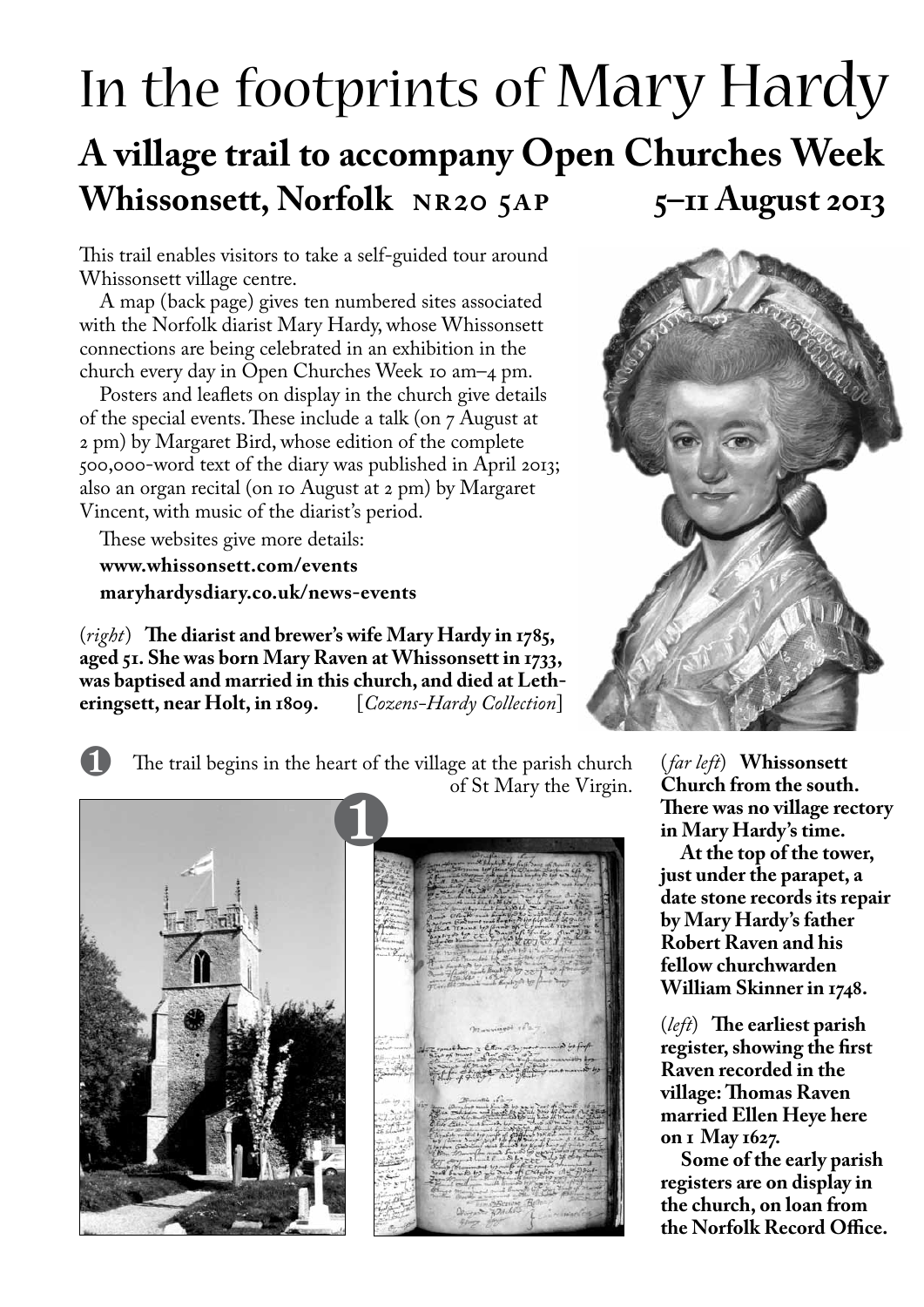

On the east side of New Road, facing a belt of trees, is Church Farm. This was the home of Mary Hardy's grandparents Henry and Rose Raven, and of her uncle, brother and nephew all named Nathaniel Raven.

 $\overline{4}$  Against the road, to the left of the front door, stood their village grocery, drapery and chandlery.

(*right*) **The house now called Church Farm, but known to Mary Hardy as ' The Shop'. She often stayed here; also with her father and other brother at Whissonsett Hall (no. 8) and with her sister Phillis Goggs and her family at their Hamrow farm (no. 10).**

**In the diary Mary Hardy calls her old home 'The Malthouse' (no. 6 on the map).**

After seeing the exhibition in the church you can explore the churchyard. In the southeast corner, near the yew trees, lie many of Mary Hardy's close relatives: her father Robert Raven, whose death and burial the diarist describes in 1778; her mother Mary Fox, who died in 1751, with a long poem on the headstone addressed to her grieving husband; and Mary Hardy's brothers, sisters-in-law, nieces, nephews and cousins.

(*left*) **The ornate headstone to Mary Hardy's brother Nathaniel Raven (d.1799) and his wife Ann Fox (d.1827). Like all the Whissonsett relations they feature prominently in the diary.** 

**He was the village grocer, and Mary Hardy was always at ease in shopkeeping circles.** 

**His wife was also his first cousin, from a shopkeeping family at Brisley, a village east of Whissonsett. Her mother and brother Margery and Thomas Fox ran the grocery there.**

## (*left*) **The leafy Church Lanes run along the west and north sides of the church.**

Leave the churchyard and head east along the northern of the Church Lanes into New Road. Turn right for Nathaniel and Ann Raven's home.

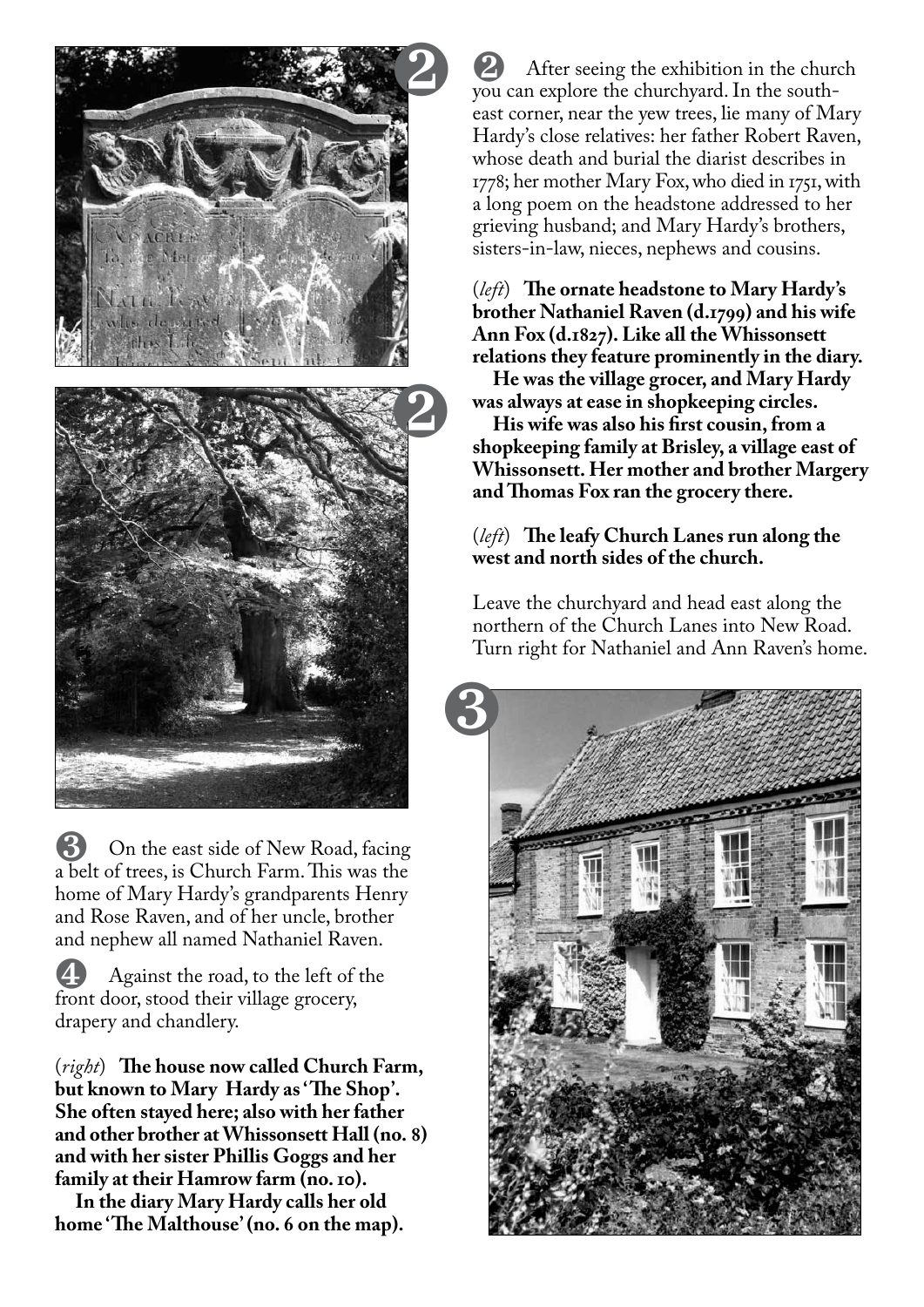Head south, and turn right into the High Street. Walk past the church (on your right) and past the former Swan—one of three public houses in Mary Hardy's time.

(b) At the corner by London Street is the long house known in the 18th century as Gurneys, where Mary Hardy spent her childhood. One of its pantiles bears her father's initials and the date 1766. He was a maltster here, later moving to the Hall to join his son Robert.



Across the road is the site of the windmill owned briefly by Mary Hardy's father.

½ We pause at the start of the private drive to the Hall, where the Ravens were farmers. Mary Hardy's brother Robert, who died in 1783, lived here. His son Henry (born in 1777) became the Hardys' brewery apprentice at Letheringsett, and his diary is published in full with his aunt's.

If you have time, you can make a detour north to the Goggs family's farm in the hamlet of Hamrow. Otherwise the tour ends here at the crossroads.

(*below*) **The farm of Mary Hardy's sister Phillis Goggs at Hamrow (no. 10 on the map), north of the stream (**¾**). From here, after staying with her nephew Henry Goggs in 1807, Mary Hardy had her last sight of her beloved village.**





(*below*) **The moat bridge at the Hall. (A working farm, its drive and grounds are private. It is pictured to show the barn built by Mary Hardy's father in 1773, north of the bridge.)**



Whissonsett village trail devised 13 June 2013 by MARGARET BIRD, Kingston upon Thames Honorary Research Fellow Royal Holloway, University of London tel. 020 8541 1081 e-mail **mbirdkingston@hotmail.com**

[*text and map* © *Margaret Bird 2013; all photographs* © *Margaret Bird 1995–2011*]

For further information, see *The Changing Face of Whissonsett* (Lesley Pegg and Whissonsett Arts, 2003)